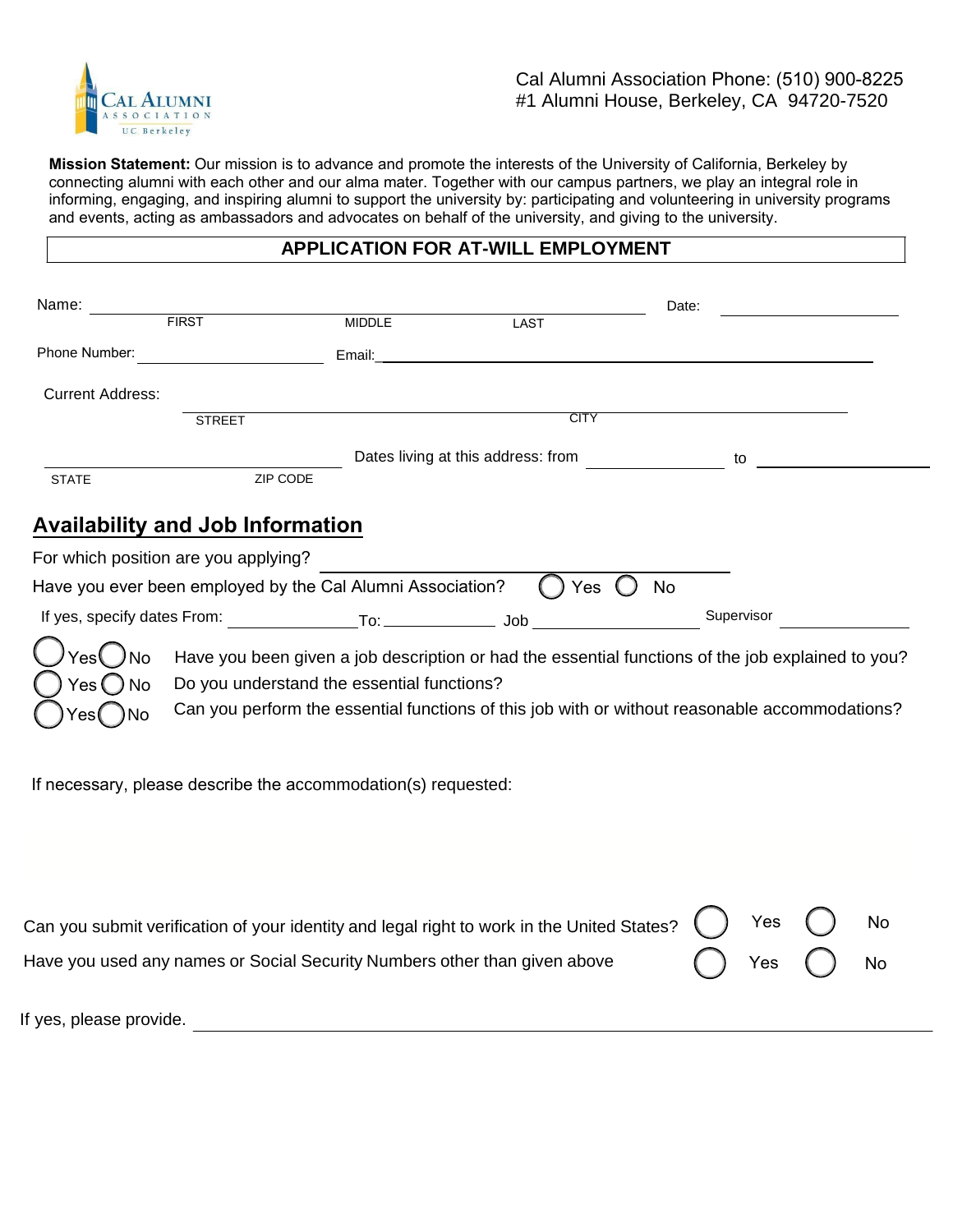## **Applicant Note**

This application form is intended for use in the evaluation of your qualifications for employment. **This is not an employment contract.** Please answer all appropriate questions completely and accurately. If you have any questions regarding the information sought, you should direct your question to Human Resources. False or misleading statements during the interview or on this form are grounds for terminating the application process or, if discovered after employment, terminating employment. All qualified applicants will receive consideration without discrimination on the basis of race, color, age, religion, national origin, sex, marital status, sexual orientation, physical or mental disabilities, or any other basis protected by state or federal law. Additional testing of job-related skills may be required prior to employment.

#### EDUCATION AND SKILLS

If your records are under a different name than listed above, please enter that name:

Please fill out for the school you are currently attending (if applicable) and your highest degree completed.

| <b>Name of School</b>                          |                                                                                                                                                                                                                                                                                                                               | <b>School Website</b>                                                                                                                                                                                                                                                                                                                                                                    |  |
|------------------------------------------------|-------------------------------------------------------------------------------------------------------------------------------------------------------------------------------------------------------------------------------------------------------------------------------------------------------------------------------|------------------------------------------------------------------------------------------------------------------------------------------------------------------------------------------------------------------------------------------------------------------------------------------------------------------------------------------------------------------------------------------|--|
| <b>Phone Number</b>                            |                                                                                                                                                                                                                                                                                                                               | City/State/Zip                                                                                                                                                                                                                                                                                                                                                                           |  |
| Graduate <sup>OYes</sup> ONo                   |                                                                                                                                                                                                                                                                                                                               |                                                                                                                                                                                                                                                                                                                                                                                          |  |
| <b>Dates Attended From:</b>                    | $\overline{a}$ To: the contract of $\overline{a}$ and $\overline{a}$ and $\overline{a}$ and $\overline{a}$ and $\overline{a}$ and $\overline{a}$ and $\overline{a}$ and $\overline{a}$ and $\overline{a}$ and $\overline{a}$ and $\overline{a}$ and $\overline{a}$ and $\overline{a}$ and $\overline{a}$ and $\overline{a}$ a | Date Graduated<br><u> and</u><br><u>and</u><br><u>and</u><br><u>and</u><br><u>and</u><br><u>and</u><br><u>and</u><br>and<br><b>and</b><br><b>and</b><br><b>and</b><br><b>and</b><br><b>and</b><br><b>and</b><br><b>and</b><br><b>and</b><br><b>and</b><br><b>and</b><br><b>and</b><br><b>and</b><br><b>and</b><br><b>and</b><br><b>and</b><br><b>and</b><br><b>and</b><br><b>and</b><br> |  |
| Degree(s), Major(s),<br>Minor(s), certificates |                                                                                                                                                                                                                                                                                                                               |                                                                                                                                                                                                                                                                                                                                                                                          |  |
|                                                |                                                                                                                                                                                                                                                                                                                               | <b>School Website</b>                                                                                                                                                                                                                                                                                                                                                                    |  |
| <b>Name of School</b>                          |                                                                                                                                                                                                                                                                                                                               |                                                                                                                                                                                                                                                                                                                                                                                          |  |
| <b>Phone Number</b>                            |                                                                                                                                                                                                                                                                                                                               | City/State/Zip                                                                                                                                                                                                                                                                                                                                                                           |  |
| Graduate OYes ONo                              |                                                                                                                                                                                                                                                                                                                               |                                                                                                                                                                                                                                                                                                                                                                                          |  |
| <b>Dates Attended From:</b>                    | To: $\qquad \qquad \qquad$                                                                                                                                                                                                                                                                                                    | Date Graduated                                                                                                                                                                                                                                                                                                                                                                           |  |
| Degree(s), Major(s),<br>Minor(s), certificates |                                                                                                                                                                                                                                                                                                                               |                                                                                                                                                                                                                                                                                                                                                                                          |  |

Languages: (Mandatory only if required for position for which you are applying.)

| Language | <b>Speak</b> | Read      | <b>Write</b> |  |
|----------|--------------|-----------|--------------|--|
|          | Yes          | Yes       | Yes          |  |
|          | N0           | No.       | No           |  |
|          | Yes          | Yes       | Yes          |  |
|          | No           | <b>No</b> | No           |  |

List all current special license(s), certification(s), permit(s) and level or credited hours.

| <b>Name</b>        | <b>Expiration Date</b> |  |
|--------------------|------------------------|--|
| <b>Description</b> |                        |  |
| <b>Name</b>        | <b>Expiration Date</b> |  |
| <b>Description</b> |                        |  |
| <b>Name</b>        | <b>Expiration Date</b> |  |
| <b>Description</b> |                        |  |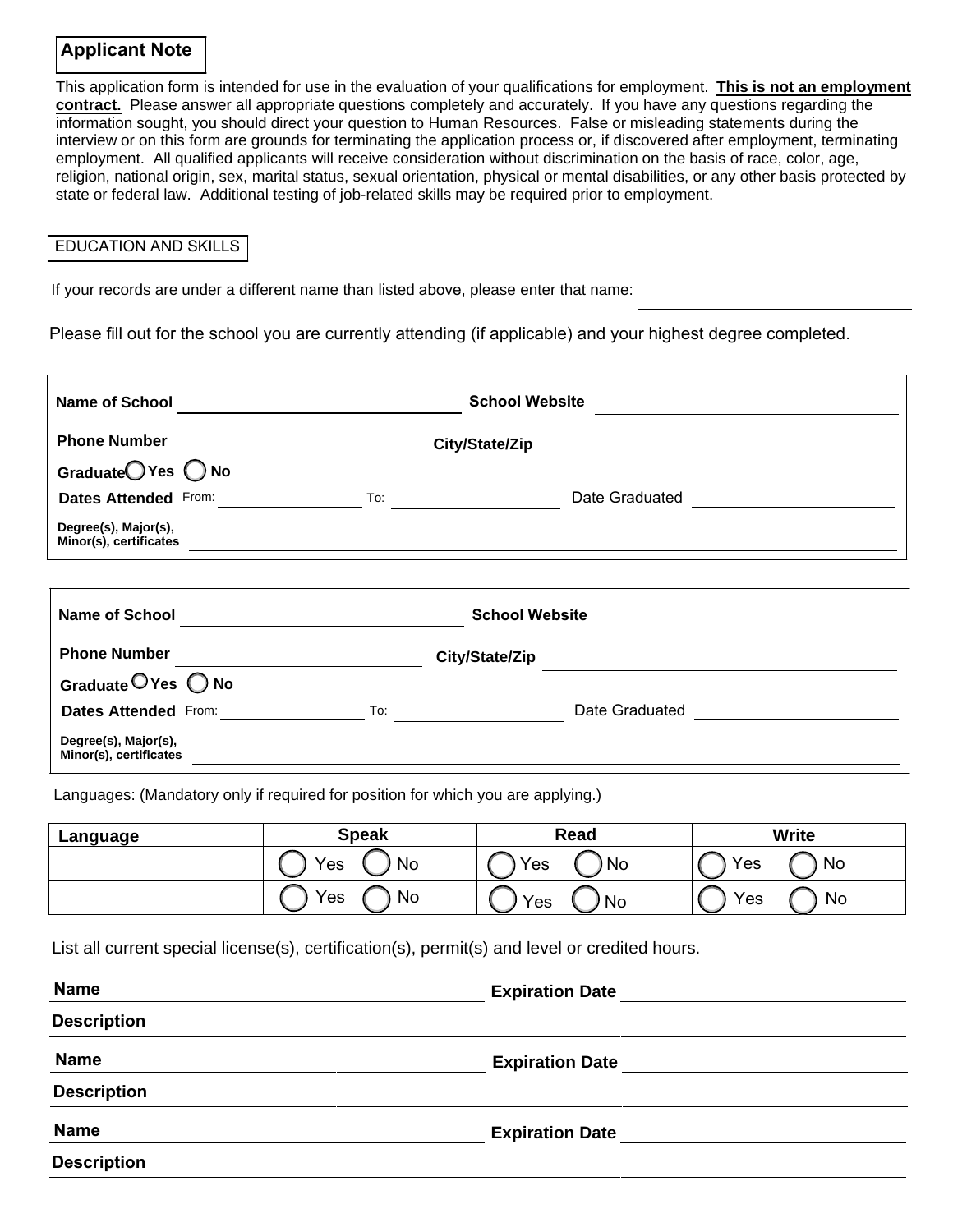**EMPLOYMENT HISTORY** Complete thoroughly even if you submitted a resume. Account for all your time regardless of how spent. \*\**If you were employed through a temp agency please list the agency contact information not your placement information.*\*\*

| <b>CURRENT OR MOST RECENT EMPLOYER</b>                                                                                    | $\bigcirc$ YES<br>$\Box$ YES | O <sub>NO</sub><br>O <sub>NO</sub> | Are you currently working for this employer?<br>May we contact?                                                                                                                                                               |
|---------------------------------------------------------------------------------------------------------------------------|------------------------------|------------------------------------|-------------------------------------------------------------------------------------------------------------------------------------------------------------------------------------------------------------------------------|
| <b>COMPANY NAME</b>                                                                                                       |                              |                                    | Phone:                                                                                                                                                                                                                        |
| <b>STATE</b>                                                                                                              |                              |                                    | Website: when the contract of the contract of the contract of the contract of the contract of the contract of the contract of the contract of the contract of the contract of the contract of the contract of the contract of |
| <b>CITY</b>                                                                                                               |                              |                                    |                                                                                                                                                                                                                               |
| DATES EMPLOYED: FROM: _____________ TO: ____________                                                                      |                              |                                    | <b>ENDING JOB TITLE</b>                                                                                                                                                                                                       |
| SUPERVISOR: NAME                                                                                                          |                              | <b>SUPERVISOR: TITLE</b>           |                                                                                                                                                                                                                               |
| REASON(S) FOR LEAVING OR CONSIDERING A CHANGE                                                                             |                              |                                    |                                                                                                                                                                                                                               |
| <b>SECOND CURRENT OR MOST RECENT EMPLOYER</b>                                                                             | O <sub>YES</sub>             | OYES ONO<br>O <sub>NO</sub>        | Are you currently working for this employer?<br>If yes, may we contact?                                                                                                                                                       |
| <b>COMPANY NAME</b>                                                                                                       |                              |                                    | Phone:                                                                                                                                                                                                                        |
|                                                                                                                           |                              |                                    |                                                                                                                                                                                                                               |
| <b>STATE</b><br><b>CITY</b>                                                                                               |                              |                                    |                                                                                                                                                                                                                               |
| DATES EMPLOYED: FROM: ______________ TO: ____________                                                                     |                              |                                    | ENDING JOB TITLE                                                                                                                                                                                                              |
| SUPERVISOR: NAME                                                                                                          |                              | SUPERVISOR: TITLE                  |                                                                                                                                                                                                                               |
| OYES O NO Supervisory responsibility/experience? If yes, please describe<br>REASON(S) FOR LEAVING OR CONSIDERING A CHANGE |                              |                                    |                                                                                                                                                                                                                               |
| THIRD CURRENT OR MOST RECENT EMPLOYER                                                                                     | OYES ONO<br>YES              | O <sub>NO</sub>                    | Are you currently working for this employer?<br>If yes, may we contact?                                                                                                                                                       |
|                                                                                                                           |                              |                                    | Phone:                                                                                                                                                                                                                        |
| <b>COMPANY NAME</b>                                                                                                       |                              |                                    |                                                                                                                                                                                                                               |
| <b>STATE</b><br><b>CITY</b>                                                                                               |                              |                                    |                                                                                                                                                                                                                               |
| DATES EMPLOYED: FROM: ______________ TO: ____________                                                                     |                              |                                    | ENDING JOB TITLE                                                                                                                                                                                                              |
| SUPERVISOR: NAME, TITLE, DEPARTMENT/DIVISON                                                                               |                              |                                    |                                                                                                                                                                                                                               |
| JOB DUTIES (brief statement; list all duties related to this position)                                                    |                              |                                    |                                                                                                                                                                                                                               |
| OYESO NO Supervisory responsibility/experience? If yes, please describe                                                   |                              |                                    |                                                                                                                                                                                                                               |
| REASON(S) FOR LEAVING OR CONSIDERING A CHANGE                                                                             |                              |                                    |                                                                                                                                                                                                                               |
|                                                                                                                           |                              |                                    |                                                                                                                                                                                                                               |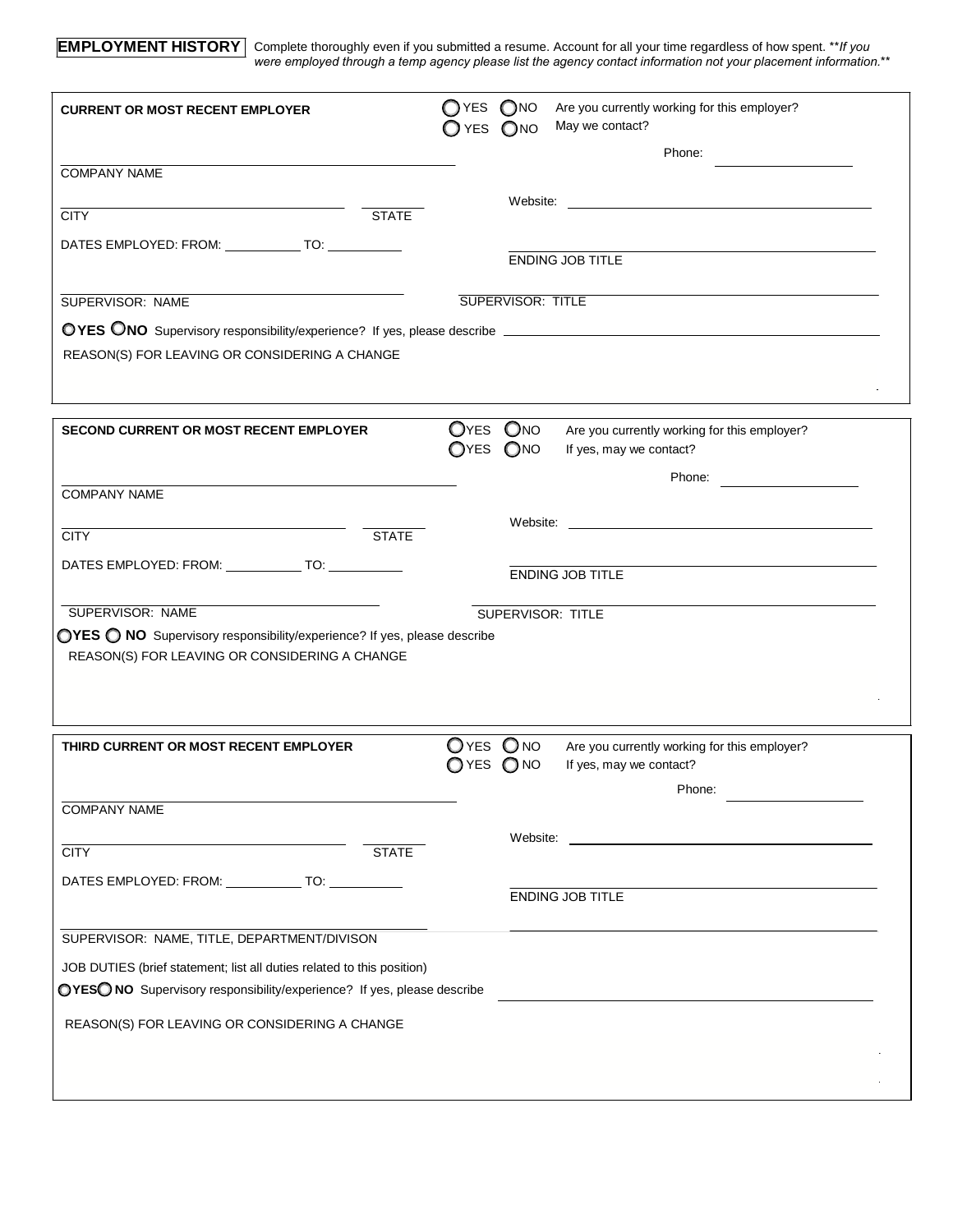# Other Employment or Relevant Volunteer Work Not Listed Above

| <b>Employer</b> | <b>Location</b> | Your Job Title | <b>Supervisor</b> | <b>Dates of Employment</b> |
|-----------------|-----------------|----------------|-------------------|----------------------------|
|                 |                 |                |                   |                            |
|                 |                 |                |                   |                            |
|                 |                 |                |                   |                            |
|                 |                 |                |                   |                            |
|                 |                 |                |                   |                            |
|                 |                 |                |                   |                            |
|                 |                 |                |                   |                            |
|                 |                 |                |                   |                            |

Provide dates and explanations of any gaps in your employment history:

**0 YES 0 NO** Have you ever failed to be re-employed, ever been involuntarily discharged, fired or asked to resign from a position? If yes, provide date(s), position(s), employer(s) and explain circumstances.

|                                                                                                                               |              | Professional References   Describe your relationship, including only individuals familiar with your work ability. |
|-------------------------------------------------------------------------------------------------------------------------------|--------------|-------------------------------------------------------------------------------------------------------------------|
|                                                                                                                               |              | Years Known                                                                                                       |
|                                                                                                                               | Personal     | <u> 1989 - Jan Barbara (j. 1989)</u>                                                                              |
|                                                                                                                               |              |                                                                                                                   |
|                                                                                                                               |              |                                                                                                                   |
|                                                                                                                               |              |                                                                                                                   |
| Email<br><u> 1980 - Jan Samuel Barbara, margaret e populari e populari e populari e populari e populari e populari e popu</u> | Relationship | <u> 1989 - Johann Stoff, fransk politik (d. 1989)</u>                                                             |
|                                                                                                                               |              | Years Known                                                                                                       |
|                                                                                                                               |              |                                                                                                                   |
| <b>Email</b>                                                                                                                  | Relationship |                                                                                                                   |